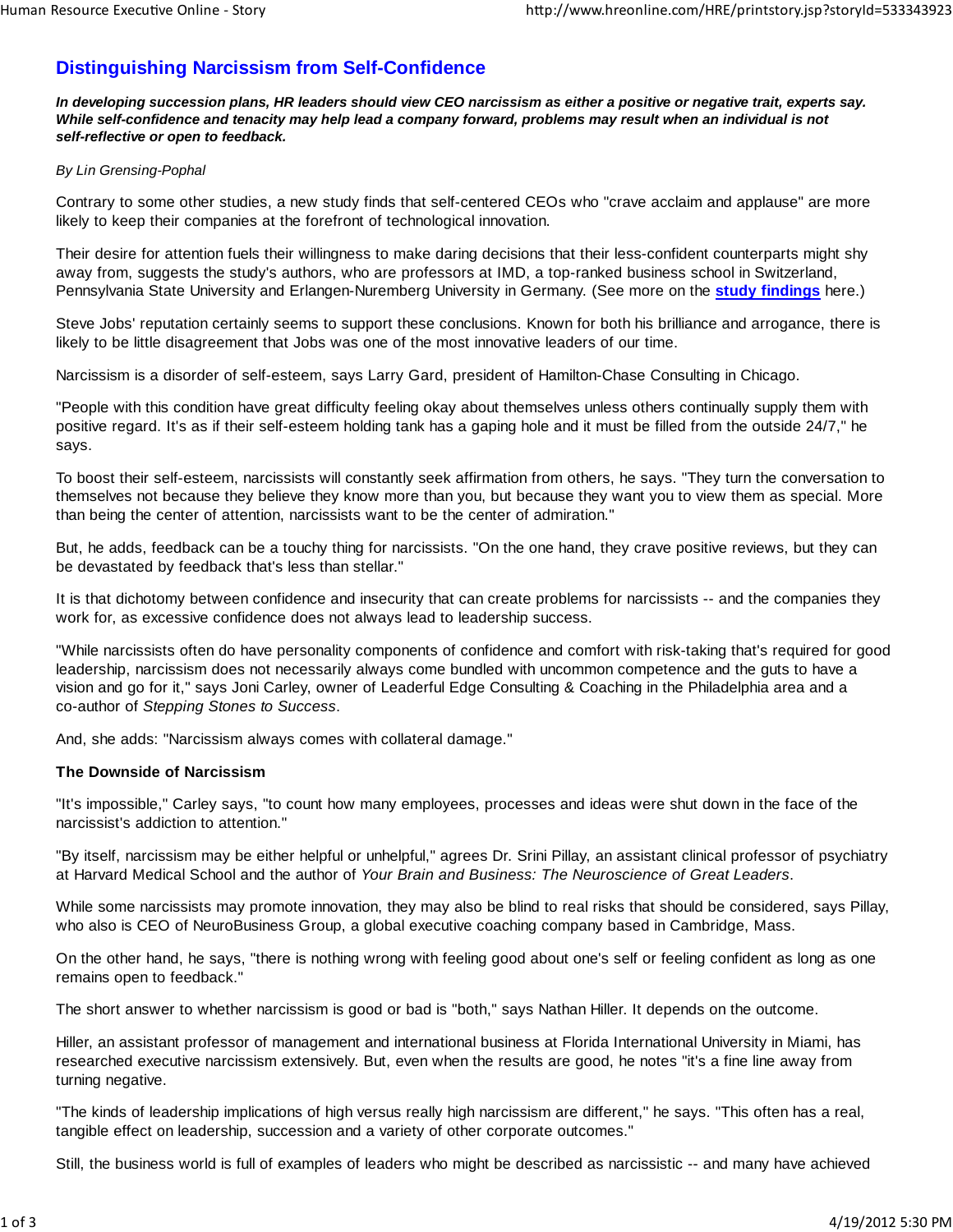great things for their organizations, their employees and society as a whole.

For organizations involved in leadership succession planning, narcissistic tendencies among candidates isn't necessarily a bad thing. But, as with many HR-related decisions, whether or not narcissism is good or bad really depends on the organization, its culture and the expectations of the person who will fill the leadership role.

#### **Beyond Narcissism**

When it comes to succession planning, narcissism is really not the issue says Dr. Mark Goulston, chairman and co-founder of Xtraordinary Outcomes in Santa Monica, Calif. "It's boldness, self-confidence and judgment that are most important."

Ben Dattner, author of *The Blame Game*, agrees -- and he cautions non-clinicians against attempting to "diagnose" leadership candidates.

Instead of attempting to use clinical characterizations, HR professionals should focus on performance-related criteria and look for indications of situations in which CEO or senior leader candidates have responded appropriately, or inappropriately, says Dattner, an organizational psychologist in New York whose doctoral dissertation analyzed the relationship between narcissism and fairness in the workplace.

Interestingly, research by Claudio Feser, a director of the Switzerland office of McKinsey & Co., who leads the McKinsey CEO Network that focuses on CEO training and coaching, suggests that confidence is just part of the equation that leads to success.

Feser, author of *Serial Innovators*, says there are some common traits among individuals who are repeatedly successful.

The first -- self-confidence and resilience -- may certainly be related to narcissism and reflected in certain narcissistic traits.

"Self-efficacy" is the term that psychologists tend to use here, he says. "These are people that are not put off by disappointment. They are not put off by something that doesn't work. They take that as a learning experience and they make it work."

But, while tenacity and self-confidence are important, Feser says, individuals also need to be self-reflective. They need "a high level of acceptance of feedback."

This may be a key element to explore when seeking successors or recruiting new leaders, he says -- and the ability to make adjustments based on input from others may be a significant factor separating a "clinical narcissist" from a self-confident leader.

#### **Succession-Planning Considerations**

Jay Hawreluk, a management consultant and president of the JH Group in the Detroit area, says succession planning requires companies to determine "what stage the company is currently operating at and what kind of leader will best suit the organization for the times ahead."

"This needs to be done with impartiality and neutrality from the board or an outside source," he says.

In evaluating candidates, Feser suggests asking questions to help determine not only resilience and self-confidence, but how they deal with criticism and disagreement.

At McKinsey, he says, "we will ask about a situation in which they have failed and ask them how they dealt with it, but we will also challenge them and see how they deal with challenge. We will criticize them and see how they deal with criticism."

Dattner says recruiters should also be attuned to how these individuals assign credit or blame to others. "Are they willing to share credit? Willing to take blame?"

On one hand, says Dattner, you will be looking for someone who is not overly self-effacing or modest. On the other hand, you will want a leader who is willing to take his or her fair share of credit -- and blame.

Importantly, says Hawreluk, "the leader that got the organization to its current level may not be the leader needed to move the company into the future."

"The high dominance, risk-taking characteristics of CEOs that help to build and develop a company," he says, "may not be the same traits that the organization needs while defining the CEO successor."

**December 14, 2011**